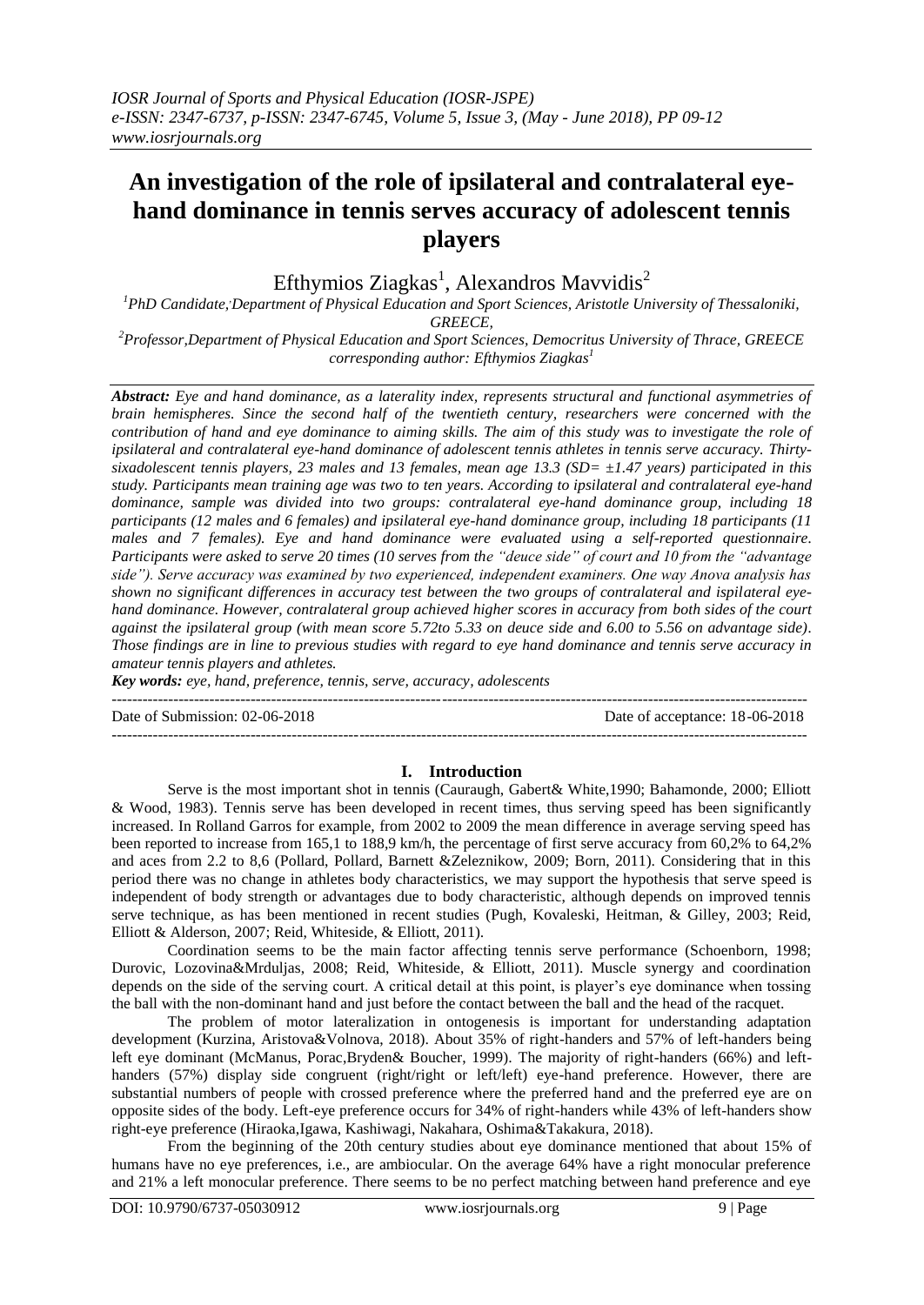preference (Snyder & Snyder, 1928). To the best of our knowledge, despite a few researches who mentioned eye movements when tossing the ball (Knudson et al., 1994) and the eye hand coordination while hitting the ball (Sahan&Erman, 2009), there are no many studies investigating eye hand dominance in tennis (Ziagkas, Mavvidis, Grouios&Laios, 2017).

Hand dominance, as a laterality index, represents structural and functional asymmetries of brain hemispheres. Their contribution to phylogenic and ontogenetic development of human, have been well documented by neuroscientific data. Since the second half of the twentieth century, researchers and sport psychologists were concerned with the contribution of hand and eye preference to aiming skills.

To the best of our knowledge, despite a few researches who mentioned eye movements when tossing the ball (Knudson et al., 1994) and the eye hand coordination while hitting the ball (Sahan&Erman, 2009), there are no studies investigating eye hand dominance in tennis. The purpose of this study was twofold. At first to investigate the ipsilateral and contralateral eye hand dominance in adolescent tennis players. Secondly to investigate the effect of ipsilateral and contralateral eye hand dominance in tennis serve accuracy. To fulfill the purpose, two hypotheses raised.

## **II. Materials and Methods**

*Participants*: 36 club level, adolescent tennis players participated in this study, 23 male and 13 female(table1). The average age was 13.3 (SD= $\pm$ 1.47 years). The training years in tennis were between 2 and 10 years.

(Table 1 here)

*Procedure – tools – measures*: Eye and hand dominance were evaluated using the self-reported questionnaire "Lateral Preference Inventory" of Coren (Coren, 1993) and by the use of two tests, which gave the same results. According to ipsilateral or contralateral eye-hand preference model, the sample was divided into two groups: the ipsilateral eye-hand dominance group and the contralateral eye-hand dominance group. Then, tennis players performed 20 serves (10 from the advantage court and 10 from the deuce court). During the field test, the participants' relevance and technical execution of the serve was evaluated by two independent experienced tennis coaches.

*Statistical analysis*: Data was processed using SPSS v.24. We performed descriptive statistical analysis (means, standard deviations and cross-tabulation of qualitative variables) and tested the hypothesis (One way ANOVA). The significance level was set at  $p = 0.05$ .

## **III. Results**

The evaluation of eye-hand dominance and after crossbreeding (cross-tabulation) qualitative, categorical variables such us "gender\*Hand dominance" and "gender\* Eye dominance", indicated that out of the 36 participants, 86.1% (N = 31) showed right hand dominance while 13.9% (N = 5) showed left hand dominance.

In the subgroup of 31 right-handed,  $64.5\%$  (N = 20) were male and 35.5% (N = 11) female athletes. In the subgroup, which displayed left hand dominance,  $60\%$  (N = 3) was male and 40% was (N = 2) female. Regarding the eye dominance,  $47.2\%$  (N = 17) of participants showed right eye dominance and the rest 52.7%  $(N = 19)$  left eye dominance. In the subset of 17 participants with right eye dominance 58.8% (N = 10) were male and 41.2% ( $N = 7$ ) female, while in the subset of 19 who showed left eye dominance, 68.4% ( $N = 13$ ) were male and the rest  $31.6\%$  (N = 6) female. More details about the cross-tabulation of the variables gender, eye dominance and hand dominance are presented in table 2.

(Table 2 here)

Considering contralateral and ipsilateral eye and hand dominance, participants were separated into two subsets. The contralateral group included 50% (N=18) of participants. In this group 61.1% (N=11) were male and 38.9% (N=7) were female. The ipsilateral group included the other 50% of the participants (N=18) in which 66.7% (N=12) were male and 33.3% (n=6) were female. More details about the ipsilateral and contralateral subgroups are presented in table 3.

(Table 3 here)

With regard to tennis serve accuracy between the ipsilateral and contralateral groups, one way analysis of variance (One way ANOVA) showed no significant differences between the two groups. No significant differences were found either at the advantage  $(F(35,1.778)=0.859, p= 0.631)$  or at the deuce court  $(F(35,1.361)=0.474, p=0.496)$ . In particular, from the deuce court, ipsilateral group performed at means 5.33  $(S.D.=\pm1.72)$  succeeded serves and the contralateral group succeeded at means 5.72  $(S.D.=\pm1.67)$  serves. From the advantage side court ipsilateral group performed at means  $5.56$  (S.D. $=\pm 1.58$ ) succeeded serves and the contralateral group succeeded at means 6.00 (S.D.= $\pm$ 1.28) serves. Results from tennis serve performance between contalateral and ipsilateral eye-hand dominance groups are presented in table 4. (Table 4 here)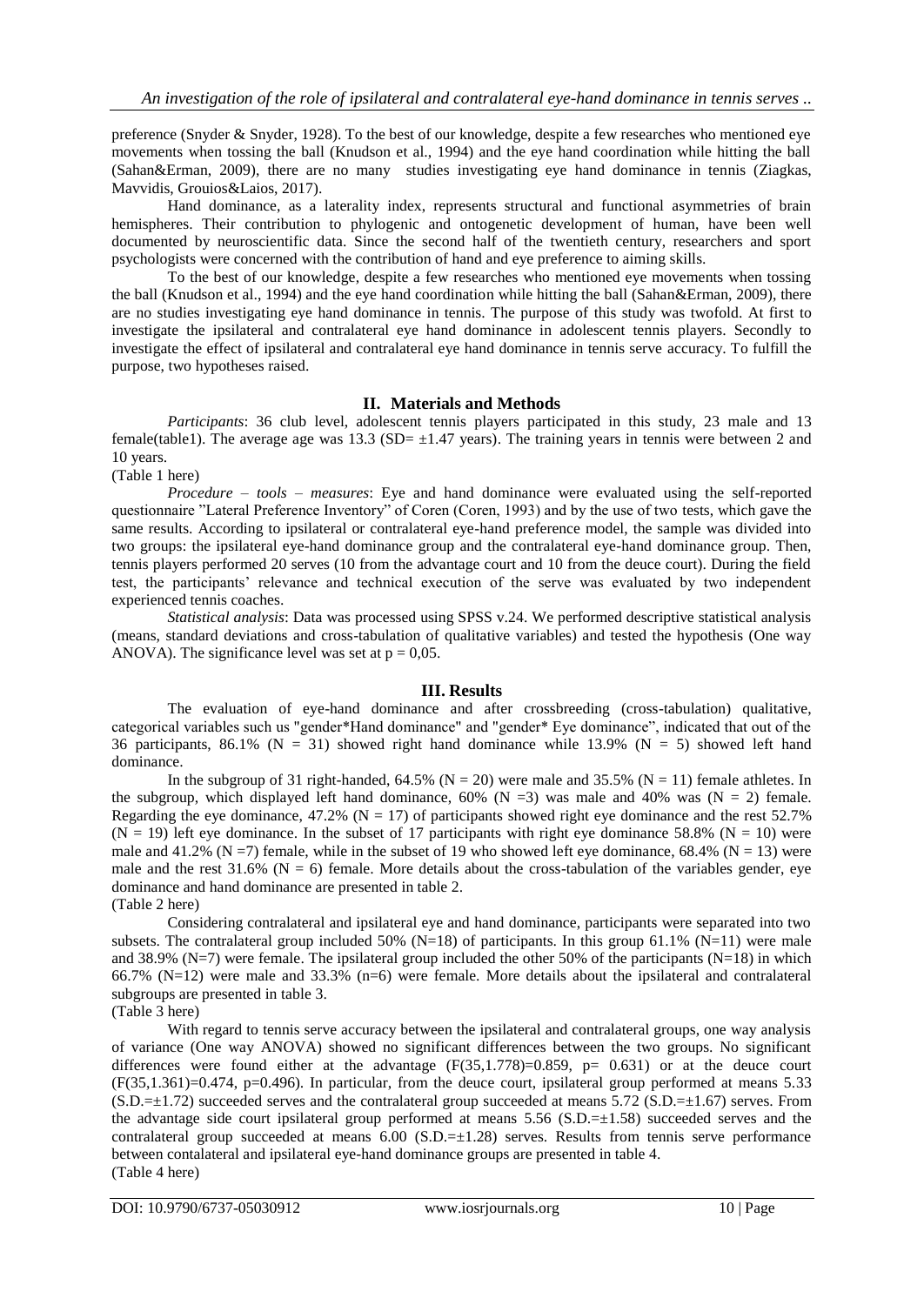#### **IV. Discussion**

This study was designedin order to investigate the role of the ipsilateral and contralateral eye-hand dominance in tennis serve accuracy of adolescent tennis players. The findings confirm the hypothesis that there are no significant differences in tennis serve accuracy between players with ipsilateral or contralateral eye –hand dominance. However, it was observed that tennis players who have contralateral eye hand dominance tend to achieve higher scores than ipsilateral eye hand dominance players, while serving from both sides of the court. According to the up-to-date international literature, only one similar study, concerning tennis serve performance among individuals with ipsilateral or contralateral eye hand dominance was found (Ziagkas et al., 2017).

Our results are online with the findings of Ziagkas et al.(2017), althoughtheir study included amateur adult tennis players. As reported in the literature regarding other ball sports, athletes who are contralateral seem to benefit, especially right-handed players using the left eye for targeting (Siefer, Ehrenstein, Amold-Schuiz-Gahmen, Sökeland&Luttmann, 2003; Mann, Runswick& Allen, 2016). On the contrary, in sports without ball, which require aiming skills e.g. archery or darts (dart skills) recent findings (Laborde, Dosseville, Leconte&Margas, 2009; Razeghi, Shafie, Shebab&Maleki, 2012) demonstrate that athletes with ipsilateral eye hand dominance have the advantage. The present study does not confirm this view, because we found no significant differences between ipsilateral or contralateral eye-hand dominance groups leading us to conclude that the ipsilateral eye hand dominance gives no advantage in tennis serve performance. Possible causes leading to this discrepancy between this study and other related studies conducted in other sports, occur probably due to the specific nature of sport. The handling of tennis racket differentiates the targeting process from other ball sports like football or basketball. Similar differences are presented in other aiming sports, such as archery, where ipsilateral eye-hand dominance is required (Laborde, Dosseville, Leconte&Margas, 2009).

Regarding the fact that the results showed higher performance in tennis serve from the advantage court, it should be mentioned that greater attention is shown on the technical execution of tennis serve from the advantage court during training or during performance assessment of tennis serve, particularly in novice athletes, even more in women. This can probably be explained by the difficulty of right handed beginners to serve from the left side, as opposed to professionals, who are accustomed serving both sides.

### **V. Conclusion**

In conclusion, the effect of the eye hand dominance in sports performance appears to depend on the particular requirements of each sport on visual perception. However, the present study showed that the ipsilateral or contalaretal eye-hand dominance does not affect performance of adolescent tennis players in tennis serve.

### **Acknowledgement**

The authors would like to acknowledge those who kindly took the time to participate in the study.

#### **References**

[1]. Born, H. P. (2011). Die Bedeutung des Aufschlages und die Folgen des Training. Tennissport, 2, 18-21.

[2]. Cauraugh, J. H., Gabert, T. E., & White, J. J. (1990). Tennis serving velocity and accuracy. Perceptual and Motor Skills, 70, 719- 722

- [3]. Coren, S. Bull. Psychon. Soc. (1993) 31: 1. https://doi.org/10.3758/BF03334122
- [4]. Hiraoka, K., Igawa, K., Kashiwagi, M., Nakahara, C., Oshima, Y., &Takakura Y. (2018). The laterality of stop and go processes of the motor response in left-handed and right-handed individuals, Laterality, 23, 51-66.
- [5]. Knudson, D., Luedtke, D., and Faribault, J. (1994). How to analyze the serve. Strategies, 7, 19-22.
- [6]. Kurzina, N., Aristova, I., &Volnova, N. (2018). Lateralization of motor reactions and formation of behavioural tactics during learning in the eight-arm radial maze in adolescent and adult rats. Laterality, 23, 101-112.
- [7]. Laborde, S., Dosseville, F. E., Leconte, P., and Margas, N. (2009). Interaction of hand preference with eye dominance on accuracy in archery. Perceptual and motor skills, 108, 558-564.
- [8]. Mann, D. L., Runswick, O. R., and Allen P. M. (2016). Hand and Eye Dominance in Sport: Are Cricket Batters Taught to Bat Backto-Front? Sports Medicine, 46, 1355-1363.
- [9]. McManus, I. C., Porac, C., Bryden, M. P, & Boucher, R. (1999). Eye-dominance, writing hand, and throwing hand, Laterality, 4, 173-192.
- [10]. Pollard, G., Pollard, G., Barnett, T., and Zeleznikow, J. (2009). Applying Tennis Match Statistics to Increase Serving Performance during a Match in Progress. Journal of Medicine and Science in Tennis, 14, 16-19.
- [11]. Pugh, S. F., Kovaleski, J. E., Heitman, R. J., and Gilley, W. F. (2003). Upper and lower body strength in relation to ball speed during a serve by male collegiate tennis players. Perceptual and motor skills. 97, 867-872.
- [12]. Razeghi, R., Shafie, N. P., Shebab, N., and Maleki, F. (2012). Effect of interaction between eye-hand dominance on dart skill. Journal of Neuroscience and Behavioral Health, 4, 6-12.
- [13]. Reid, M., Elliott, B., and Alderson J. (2007). Lower-Limb Coordination and Shoulder Joint Mechanics in the Tennis Serve. Medicine & Science in Sports & Exercise, DOI: 10.1249/mss.0b013e31815c6d61
- [14]. Reid, M., Whiteside, D., and Elliott, B. (2011). Serving to different locations: set-up, toss, and racket kinematics of the professional tennis serve. Sports Biomechanics, 10, 407-414.
- [15]. Sahan, A., and Erman, A. (2009). The effect of tennis technical training on coordination characteristics. The Open Sports Medicine Journal, 3, 59-65.
- [16]. Schoenborn, R. (1998). Tennis Techniktraining, Aachen: Meyer und Meyer.